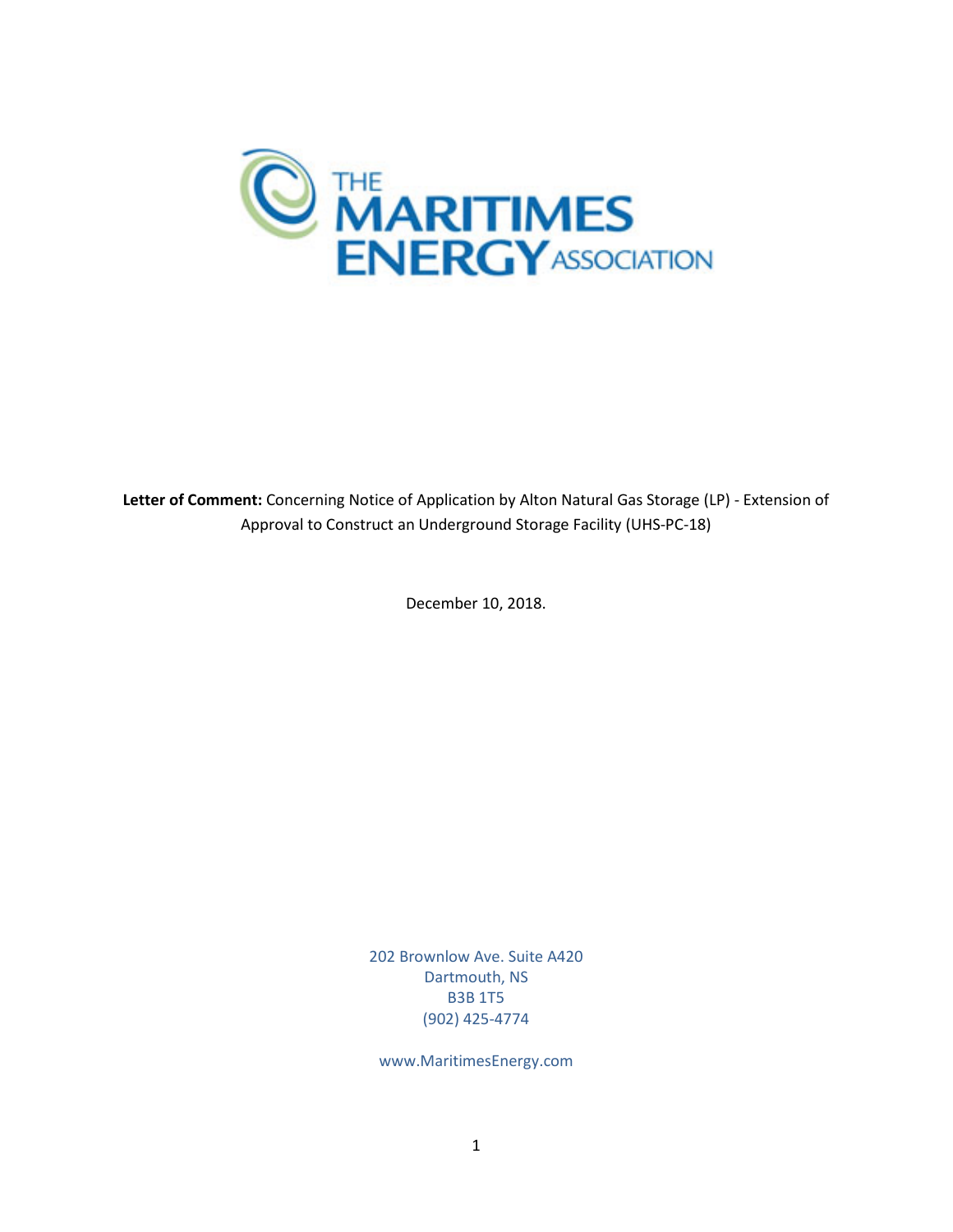Via Email To: [Board@novascotia.ca](mailto:Board@novascotia.ca)

Nova Scotia Utility and Review Board P. O. Box 1692, Stn. "M" Halifax, NS, B3J 3S3

To whom it may concern,

The purpose of this letter is to provide a letter of support and comment from The Maritimes Energy Association for Alton Natural Gas Storage (LP) - Concerning the recent application for extension to renew an Approval to Construct an Underground Hydrocarbons Storage Facility near Alton, Colchester County, Nova Scotia, which was originally issued on September 1,2013. The application seeks to extend the approval to September 1, 2023. **Our letter of comment offers support to Alton Natural Gas Storage (LP) for this extension**.

Alton has proven itself to be a responsible project developer and continues to work constructively with governments, regulators, and Mi'kmaq of Nova Scotia. In 2018, the project focused on regulatory and construction planning, environmental study, and community engagement. The company has shown its commitment to the responsible development of the province's natural gas infrastructure and its dedication to the protection of the environment and community engagement. An underground natural gas storage facility will help stabilize natural gas costs year-round for thousands of businesses and homes in Nova Scotia and across the Maritimes and beyond, including many of the province's largest employers as well as major public institutions (hospitals, schools, universities & government buildings).

The Canadian natural gas system has the capacity to store about 850 billion cubic feet (BCF) of natural gas. Natural gas storage capability in Canada is concentrated in our largest producing region in Alberta and in our primary consuming region in Ontario, but storage facilities exist in Saskatchewan, British Columbia and Quebec as well. The development of natural gas storage capability



and capacity would be of particular benefit to Maritimes Canada given its relatively fewer direct pipeline connections to major natural gas supply sources.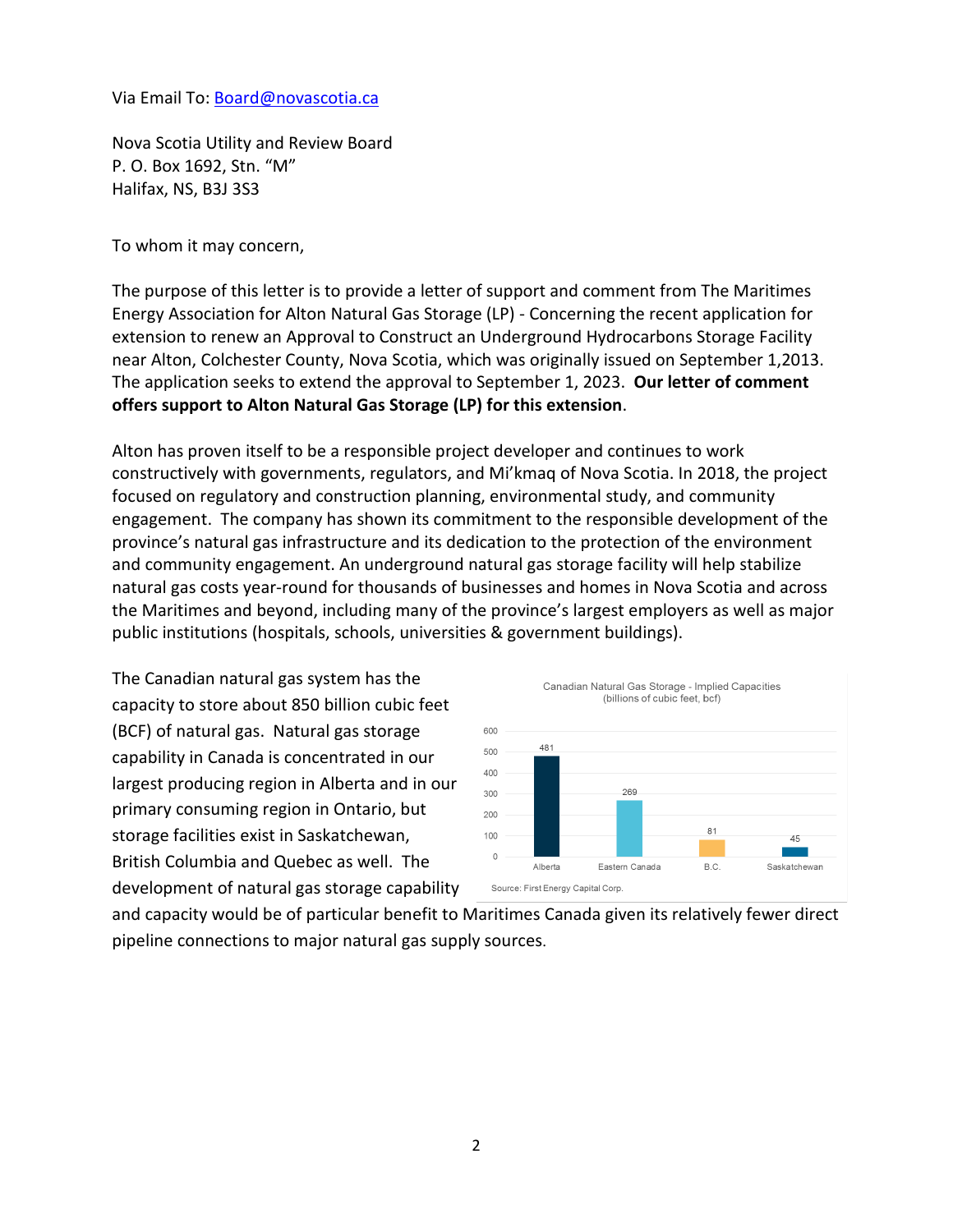Storage facilities are typically "filled" over the lower priced summer months. In a typical year storage facilities reach their maximum level in October and are drawn down to their lowest level by March. Over the course of the winter heating season, stored natural gas is used to meet peaks in demand helping ensure reliable energy services to all customers at a lower cost. The proposed Alton facility of up to 10 BCF of natural gas storage capacity, or about 3 billion kilowatt hours of energy. This amount of



storage is roughly equal to the total natural gas winter heating season sales in Nova Scotia last year – it represents an enormous "battery" for homeowners and businesses in the province and Region.

Natural gas storage facilities can be geological, often old depleted wells, salt caverns (as is the case for the Alton facility) or old aquifers. Natural gas can also be stored above ground as liquefied natural gas (LNG) in large cryogenic facilities. A natural gas system with ready access to storage capacity provides significant economic and environmental benefits for customers by providing year-round access to clean, affordable natural gas.

Canada's current natural gas storage capacity is equivalent to the annual energy needs of 11 million residential homes in Canada. This is equal to just over 249 billion kilowatt hours of energy, or the annual energy used by 622 million large refrigerators. Canada has a long history of safe, reliable natural gas storage operations.

The ability to easily store natural gas for use whenever it is needed is one of its key benefits compared to other energy forms such as wind power, solar power, nuclear power, coal, and most forms of grid electricity. With the Sable Offshore Energy and Depp Panuke natural gas supply projects nearing an end, natural gas storage at the end of a natural gas transmission line could provide an even more critical role in infrastructure- security of supply.

In summary, storability is one of the great advantages of natural gas based energy and a natural gas energy system. Storage capacity and capabilities deliver security, resiliency, flexibility and affordability.

The Maritimes Energy Association representing over 225 member companies, as an independent, not-for-profit organization of businesses that provide goods and services to the energy industry in eastern Canada – offshore & onshore, renewable/cleantech & nonrenewable, domestic and export markets. Our membership primarily consists of local